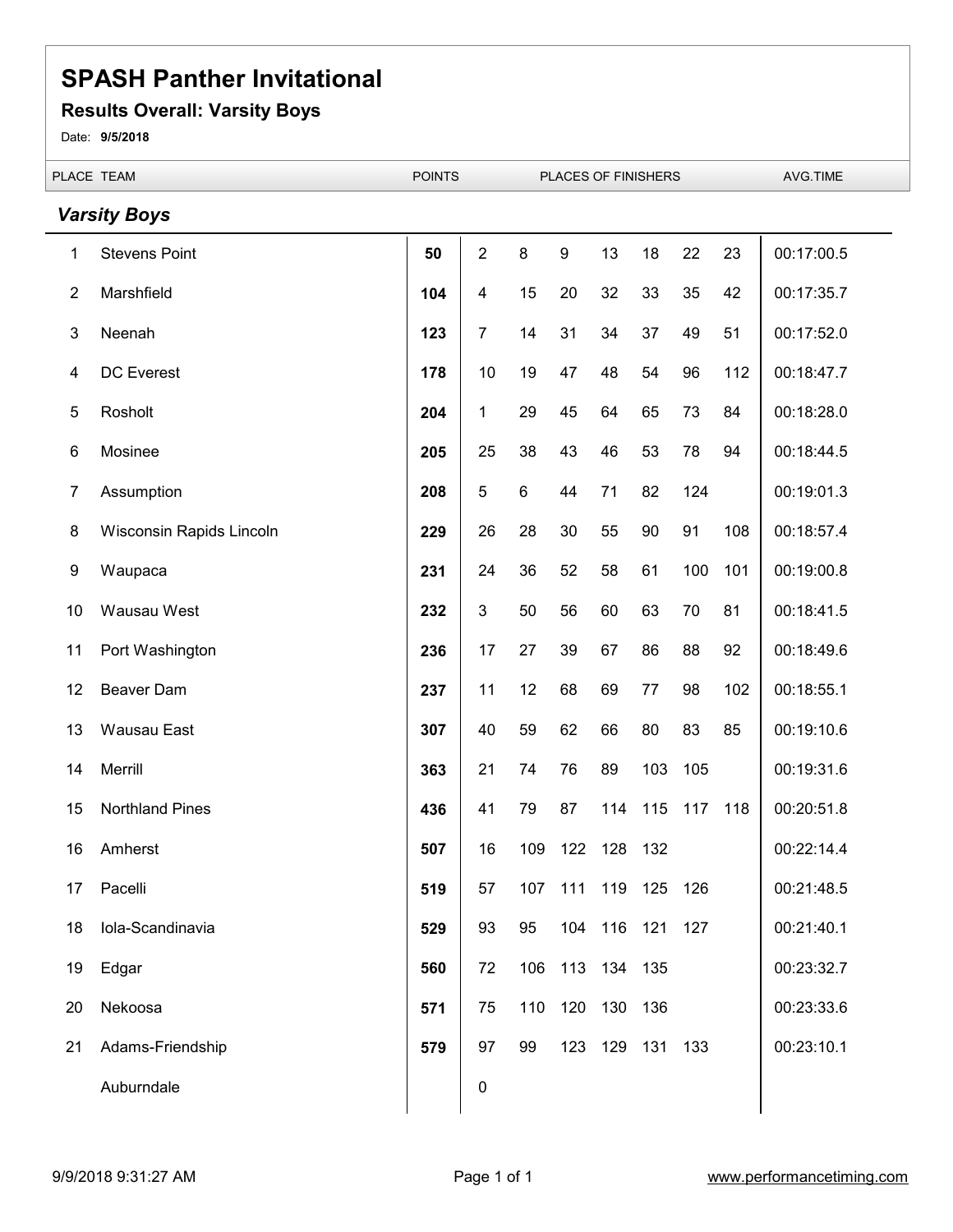Varsity Boys

Overall Results : Varsity Boys Male

| Pos          | No   | Name                     | Team                     | Grade | Time       | Team<br><b>Position</b> | <b>Team</b><br><b>Points</b> | Pace         |
|--------------|------|--------------------------|--------------------------|-------|------------|-------------------------|------------------------------|--------------|
| $\mathbf{1}$ | 703  | Adam Rzentkowski         | Rosholt                  | 12    | 00:15:50.5 | 1                       | 1                            | 5:06 min/m   |
| 2            | 734  | Chad Franz               | <b>Stevens Point</b>     | 12    | 00:16:17.9 | 1                       | $\overline{2}$               | $5:15$ min/m |
| 3            | 1018 | Ryan Hartman             | Wausau West              | 11    | 00:16:30.1 | 1                       | 3                            | $5:19$ min/m |
| 4            | 416  | Joseph McKee             | Marshfield               | 11    | 00:16:30.1 | 1                       | 4                            | $5:19$ min/m |
| 5            | 66   | Garrett Dolan            | Assumption               | 11    | 00:16:32.3 | 1                       | 5                            | 5:20 min/m   |
| 6            | 67   | Sean Dolan               | Assumption               | 12    | 00:16:41.1 | 2                       | 6                            | 5:22 min/m   |
| 7            | 559  | Austin Henderson         | Neenah                   | 9     | 00:16:42.9 | 1                       | $\overline{7}$               | $5:23$ min/m |
| 8            | 739  | Zach Scharbarth          | <b>Stevens Point</b>     | 9     | 00:16:47.2 | 2                       | 8                            | $5:24$ min/m |
| 9            | 740  | Alex Strojny             | <b>Stevens Point</b>     | 12    | 00:16:48.8 | 3                       | 9                            | 5:25 min/m   |
| 10           | 200  | Isaiah Winowiski         | <b>DC</b> Everest        | 12    | 00:16:49.3 | 1                       | 10                           | $5:25$ min/m |
| 11           | 124  | Gavin Czarnecki          | Beaver Dam               | 10    | 00:16:49.6 | 1                       | 11                           | 5:25 min/m   |
| 12           | 127  | Cade Ferron              | Beaver Dam               | 12    | 00:16:52.2 | 2                       | 12                           | 5:26 min/m   |
| 13           | 737  | Jake Lepak               | <b>Stevens Point</b>     | 11    | 00:16:53.8 | 4                       | 13                           | $5:27$ min/m |
| 14           | 557  | <b>Trenton Bauer</b>     | Neenah                   | 10    | 00:16:55.0 | 2                       | 14                           | $5:27$ min/m |
| 15           | 417  | Joshua McKee             | Marshfield               | 11    | 00:16:56.4 | 2                       | 15                           | 5:27 min/m   |
| 16           | 35   | Adam Wise                | Amherst                  | 12    | 00:17:10.4 | 1                       | 16                           | $5:32$ min/m |
| 17           | 659  | <b>Brett Grisar</b>      | Port Washington          | 12    | 00:17:12.1 | 1                       | 17                           | 5:32 min/m   |
| 18           | 736  | Daniel Kiefer            | <b>Stevens Point</b>     | 11    | 00:17:15.8 | 5                       | 18                           | $5:34$ min/m |
| 19           | 195  | Zach Brandenburg         | <b>DC</b> Everest        | 11    | 00:17:18.0 | 2                       | 19                           | 5:34 min/m   |
| 20           | 413  | <b>Addison Hill</b>      | Marshfield               | 11    | 00:17:21.1 | 3                       | 20                           | 5:35 min/m   |
| 21           | 492  | Dominic Laufenberg       | Merrill                  | 11    | 00:17:23.5 | 1                       | 21                           | 5:36 min/m   |
| 22           | 738  | <b>Christian Manthey</b> | <b>Stevens Point</b>     | 11    | 00:17:29.7 | 6                       | 22                           | 5:38 min/m   |
| 23           | 788  | <b>Tristan Sernau</b>    | <b>Stevens Point</b>     | 11    | 00:17:30.2 | 7                       | 23                           | 5:38 min/m   |
| 24           | 933  | Forrest Ziebell          | Waupaca                  | 12    | 00:17:32.0 | 1                       | 24                           | 5:39 min/m   |
| 25           | 526  | Eric Kordus              | Mosinee                  | 11    | 00:17:41.3 | 1                       | 25                           | 5:42 min/m   |
| 26           | 1094 | Sam Forstner             | Wisconsin Rapids Lincoln | 12    | 00:17:42.0 | 1                       | 26                           | 5:42 min/m   |
| 27           | 658  | Zach Gephart             | Port Washington          | 12    | 00:17:42.6 | $\mathbf{2}$            | 27                           | 5:42 min/m   |
| 28           | 1093 | Noah Dalege              | Wisconsin Rapids Lincoln | 10    | 00:17:45.3 | 2                       | 28                           | $5:43$ min/m |
| 29           | 702  | Mathew Ross              | Rosholt                  | 11    | 00:17:46.1 | 2                       | 29                           | 5:43 min/m   |
| $30\,$       | 733  | Eric Boettcher           | <b>Stevens Point</b>     | 9     | 00:17:48.2 | 8                       | >7                           | 5:44 min/m   |
| 31           | 1099 | Harrison Sullivan        | Wisconsin Rapids Lincoln | 11    | 00:17:53.6 | 3                       | 30                           | 5:46 min/m   |
| 32           | 564  | Aaron Nussbaum           | Neenah                   | 12    | 00:17:53.9 | 3                       | 31                           | 5:46 min/m   |
| 33           | 418  | Eli Swanson              | Marshfield               | 12    | 00:17:55.3 | 4                       | 32                           | 5:46 min/m   |
| 34           | 411  | Carter Chojnacki         | Marshfield               | 12    | 00:17:57.9 | 5                       | 33                           | 5:47 min/m   |
| 35           | 562  | Joey Murray              | Neenah                   | 12    | 00:18:04.1 | 4                       | 34                           | 5:49 min/m   |
| 36           | 414  | Henry Horneman           | Marshfield               | 9     | 00:18:08.2 | 6                       | 35                           | 5:51 min/m   |
| $37\,$       | 928  | Abram Jackson            | Waupaca                  | 11    | 00:18:09.4 | 2                       | 36                           | 5:51 min/m   |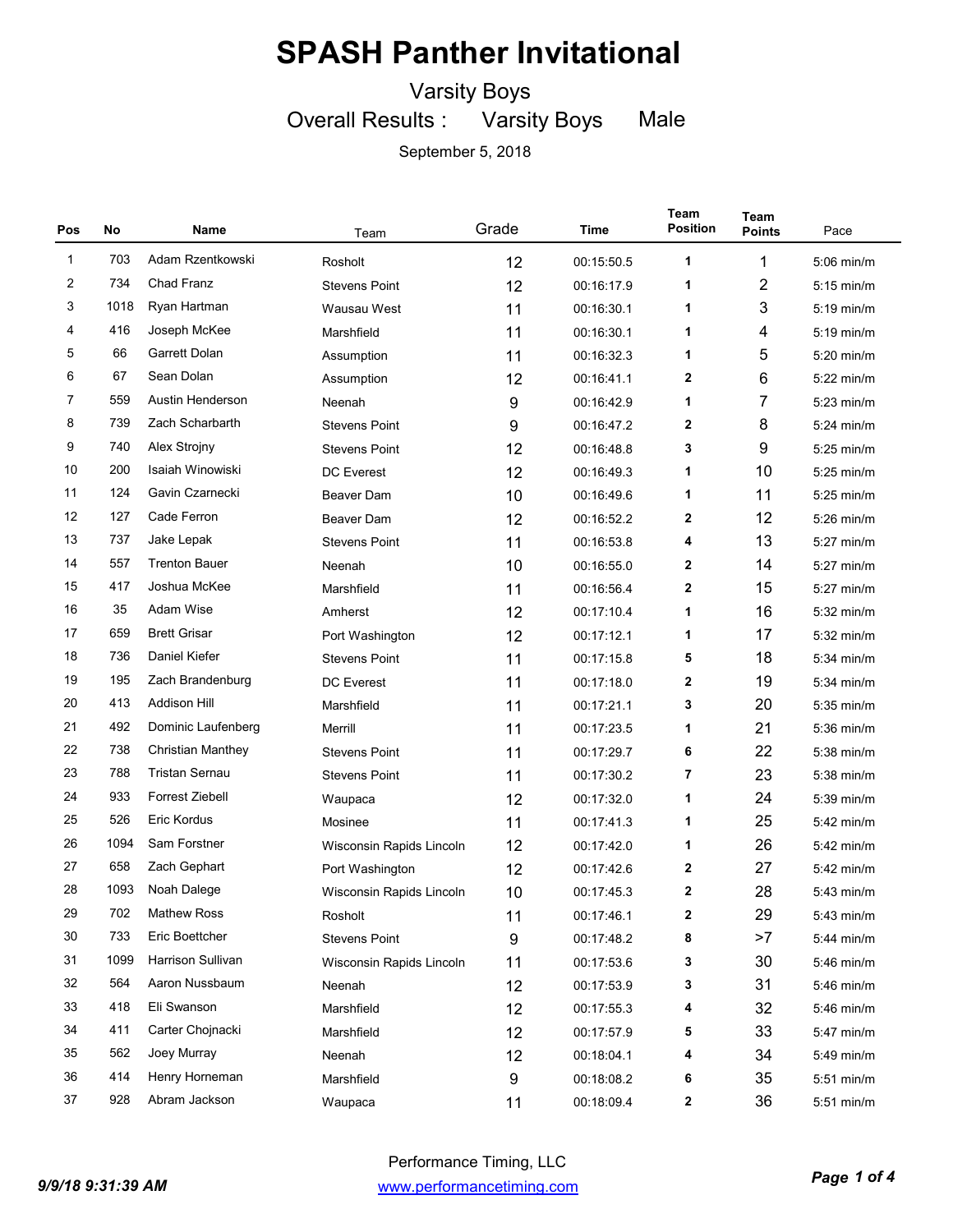Varsity Boys

Overall Results : Varsity Boys Male

| Pos | No   | Name                    | Team                     | Grade | Time       | Team<br><b>Position</b> | <b>Team</b><br><b>Points</b> | Pace         |
|-----|------|-------------------------|--------------------------|-------|------------|-------------------------|------------------------------|--------------|
| 38  | 560  | Kaden Honzik            | Neenah                   | 10    | 00:18:13.3 | 5                       | 37                           | $5:52$ min/m |
| 39  | 522  | Grayson Barrett         | Mosinee                  | 12    | 00:18:13.4 | 2                       | 38                           | $5:52$ min/m |
| 40  | 660  | <b>Ben Pasten</b>       | Port Washington          | 11    | 00:18:14.3 | 3                       | 39                           | $5:53$ min/m |
| 41  | 976  | Josh Lopez              | Wausau East              | 12    | 00:18:19.7 | 1                       | 40                           | $5:54$ min/m |
| 42  | 605  | Max Lurvey              | <b>Northland Pines</b>   | 12    | 00:18:20.6 | 1                       | 41                           | 5:55 min/m   |
| 43  | 415  | <b>Tanner Kanable</b>   | Marshfield               | 12    | 00:18:20.8 | 7                       | 42                           | $5:55$ min/m |
| 44  | 528  | <b>Cooper Szekeress</b> | Mosinee                  | 9     | 00:18:23.3 | 3                       | 43                           | 5:55 min/m   |
| 45  | 71   | <b>Nicholas Smits</b>   | Assumption               | 12    | 00:18:26.3 | 3                       | 44                           | 5:56 min/m   |
| 46  | 701  | Zach Lepak              | Rosholt                  | 12    | 00:18:29.6 | 3                       | 45                           | 5:57 min/m   |
| 47  | 527  | Alex Olund              | Mosinee                  | 10    | 00:18:30.3 | 4                       | 46                           | $5:58$ min/m |
| 48  | 196  | Alex Falkowski          | <b>DC</b> Everest        | 10    | 00:18:30.4 | 3                       | 47                           | 5:58 min/m   |
| 49  | 199  | Devin Stowell           | <b>DC</b> Everest        | 12    | 00:18:31.9 | 4                       | 48                           | 5:58 min/m   |
| 50  | 563  | Will Newsome            | Neenah                   | 12    | 00:18:36.3 | 6                       | 49                           | $6:00$ min/m |
| 51  | 1016 | Dayne Hagedorn          | Wausau West              | 12    | 00:18:37.4 | 2                       | 50                           | $6:00$ min/m |
| 52  | 87   | Carl Lundgren           | Auburndale               | 10    | 00:18:37.7 | 1                       | $<$ 5                        | $6:00$ min/m |
| 53  | 575  | Andrew Kaminski         | Neenah                   | 12    | 00:18:38.7 | 7                       | 51                           | $6:00$ min/m |
| 54  | 930  | <b>Colby Nimmer</b>     | Waupaca                  | 12    | 00:18:39.8 | 3                       | 52                           | 6:01 min/m   |
| 55  | 524  | Logan Cychosz           | Mosinee                  | 10    | 00:18:44.7 | 5                       | 53                           | $6:02$ min/m |
| 56  | 193  | Lucas Allen             | <b>DC</b> Everest        | 10    | 00:18:46.9 | 5                       | 54                           | $6:03$ min/m |
| 57  | 1095 | <b>Mitchell Hammer</b>  | Wisconsin Rapids Lincoln | 12    | 00:18:47.8 | 4                       | 55                           | $6:03$ min/m |
| 58  | 1015 | Derek Danielson         | Wausau West              | 9     | 00:18:51.5 | 3                       | 56                           | $6:05$ min/m |
| 59  | 625  | <b>Trevor Frane</b>     | Pacelli                  | 12    | 00:18:51.9 | 1                       | 57                           | $6:05$ min/m |
| 60  | 934  | Sawyer Ziebell          | Waupaca                  | 11    | 00:18:52.7 | 4                       | 58                           | $6:05$ min/m |
| 61  | 412  | Jacob Dick              | Marshfield               | 12    | 00:18:54.3 | 8                       | >7                           | $6:05$ min/m |
| 62  | 975  | JT Gorski               | Wausau East              | 9     | 00:18:58.5 | 2                       | 59                           | $6:07$ min/m |
| 63  | 1017 | Nathan Hartman          | Wausau West              | 9     | 00:18:58.8 | 4                       | 60                           | $6:07$ min/m |
| 64  | 931  | <b>Tyler Rogney</b>     | Waupaca                  | 10    | 00:18:59.8 | 5                       | 61                           | $6:07$ min/m |
| 65  | 973  | <b>Anders Aspenes</b>   | Wausau East              | 12    | 00:19:00.8 | 3                       | 62                           | $6:08$ min/m |
| 66  | 1020 | Eric Ottosen            | Wausau West              | 11    | 00:19:01.7 | 5                       | 63                           | $6:08$ min/m |
| 67  | 698  | Isaiah Cherek           | Rosholt                  | 12    | 00:19:02.0 | 4                       | 64                           | $6:08$ min/m |
| 68  | 700  | Damian Dulak            | Rosholt                  | 10    | 00:19:04.8 | 5                       | 65                           | 6:09 min/m   |
| 69  | 979  | Jacob Olson             | Wausau East              | 11    | 00:19:05.1 | 4                       | 66                           | $6:09$ min/m |
| 70  | 581  | Josh Ryan               | Neenah                   | 9     | 00:19:07.8 | 8                       | >7                           | $6:10$ min/m |
| 71  | 656  | Joe Burke               | Port Washington          | 12    | 00:19:11.4 | 4                       | 67                           | $6:11$ min/m |
| 72  | 129  | Marshall Kuhl           | Beaver Dam               | 9     | 00:19:13.5 | 3                       | 68                           | $6:12$ min/m |
| 73  | 128  | Peter Kremsreiter       | Beaver Dam               | 10    | 00:19:13.7 | 4                       | 69                           | $6:12$ min/m |
| 74  | 1019 | lan MacKay              | Wausau West              | 12    | 00:19:18.6 | 6                       | 70                           | $6:13$ min/m |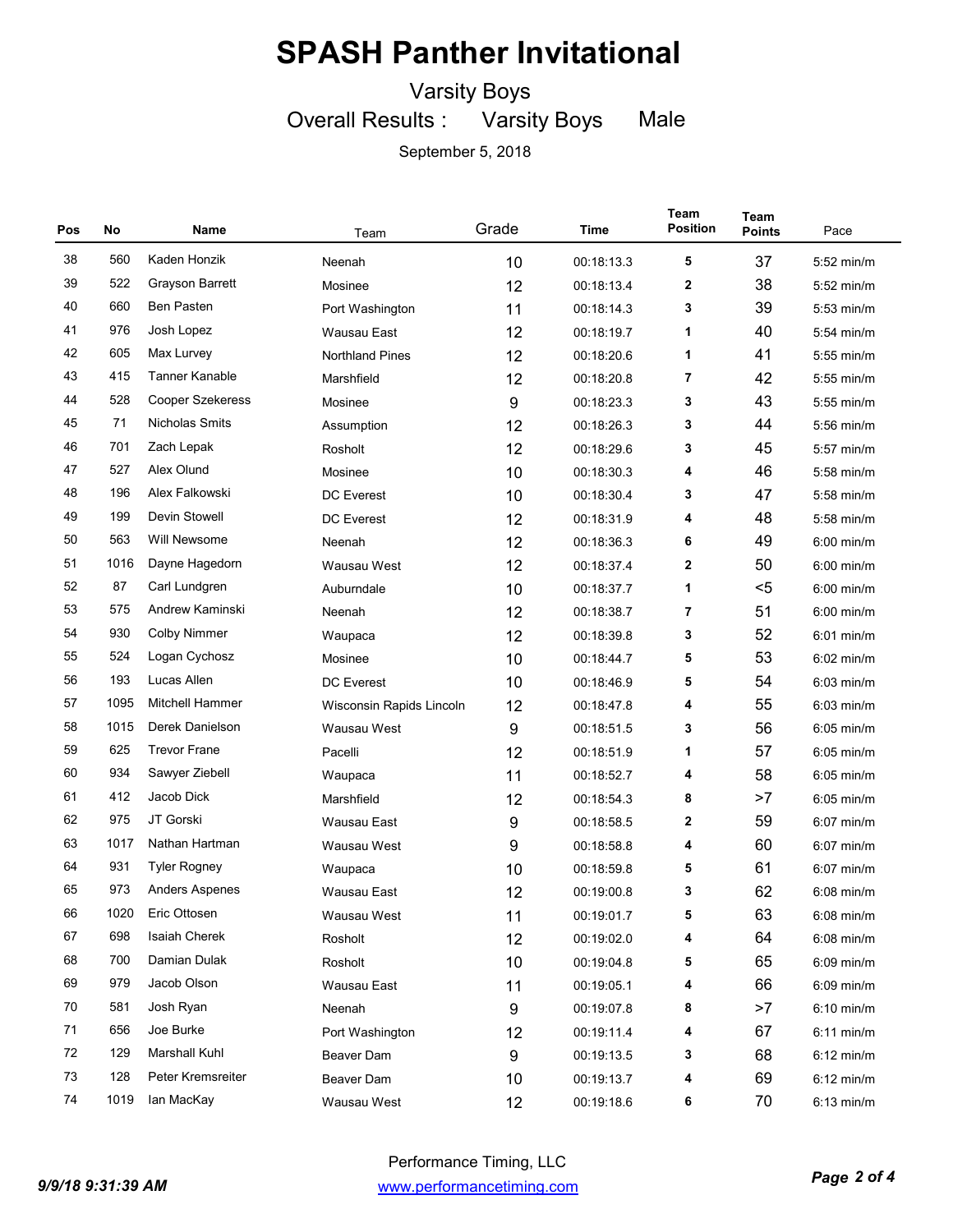Varsity Boys

Overall Results : Varsity Boys Male

| Pos | No           | Name                    | Team                     | Grade | Time       | Team<br><b>Position</b> | <b>Team</b><br><b>Points</b> | Pace         |
|-----|--------------|-------------------------|--------------------------|-------|------------|-------------------------|------------------------------|--------------|
| 75  | 68           | Cameran Kopacz          | Assumption               | 12    | 00:19:18.8 | 4                       | 71                           | $6:13$ min/m |
| 76  | 256          | Joshua Brewster         | Edgar                    | 12    | 00:19:20.8 | 1                       | 72                           | $6:14$ min/m |
| 77  | 699          | <b>Bryan Cook</b>       | Rosholt                  | 12    | 00:19:23.2 | 6                       | 73                           | $6:15$ min/m |
| 78  | 491          | Stephen Koch            | Merrill                  | 12    | 00:19:23.2 | 2                       | 74                           | $6:15$ min/m |
| 79  | 592          | <b>Derrek Coates</b>    | Nekoosa                  | 11    | 00:19:23.9 | 1                       | 75                           | $6:15$ min/m |
| 80  | 488          | Ethan Cordova           | Merrill                  | 11    | 00:19:24.9 | 3                       | 76                           | $6:15$ min/m |
| 81  | 126          | Dakota Eggers           | <b>Beaver Dam</b>        | 10    | 00:19:28.1 | 5                       | 77                           | $6:16$ min/m |
| 82  | 521          | <b>Carter Barrett</b>   | Mosinee                  | 11    | 00:19:29.0 | 6                       | 78                           | $6:17$ min/m |
| 83  | 609          | <b>Ben Tilley</b>       | <b>Northland Pines</b>   | 12    | 00:19:30.4 | 2                       | 79                           | $6:17$ min/m |
| 84  | 978          | <b>Zander Nilles</b>    | Wausau East              | 10    | 00:19:31.2 | 5                       | 80                           | $6:17$ min/m |
| 85  | 1021         | Aidan Swanson           | Wausau West              | 10    | 00:19:32.6 | 7                       | 81                           | $6:18$ min/m |
| 86  | 70           | Dennis Mattot           | Assumption               | 11    | 00:19:36.3 | 5                       | 82                           | $6:19$ min/m |
| 87  | 980          | Kaleb Roth              | Wausau East              | 11    | 00:19:38.8 | 6                       | 83                           | $6:20$ min/m |
| 88  | 704          | Sam Trzebiatowski       | Rosholt                  | 10    | 00:19:39.8 | 7                       | 84                           | $6:20$ min/m |
| 89  | 977          | <b>Brandon Nilles</b>   | <b>Wausau East</b>       | 10    | 00:19:40.0 | 7                       | 85                           | $6:20$ min/m |
| 90  | 662          | Michael Wegner          | Port Washington          | 11    | 00:19:43.6 | 5                       | 86                           | $6:21$ min/m |
| 91  | 606          | Frankie Milanowski      | <b>Northland Pines</b>   | 9     | 00:19:45.1 | 3                       | 87                           | $6:22$ min/m |
| 92  | 661          | Gabe Pasten             | Port Washington          | 9     | 00:19:47.3 | 6                       | 88                           | $6:23$ min/m |
| 93  | 490          | <b>Tanner Depies</b>    | Merrill                  | 10    | 00:19:50.3 | 4                       | 89                           | $6:23$ min/m |
| 94  | 1096         | Nathan Hammer           | Wisconsin Rapids Lincoln | 10    | 00:19:51.4 | 5                       | 90                           | $6:24$ min/m |
| 95  | 1097         | <b>Harrison Lambert</b> | Wisconsin Rapids Lincoln | 11    | 00:19:52.0 | 6                       | 91                           | $6:24$ min/m |
| 96  | 657          | Jacob Deheck            | Port Washington          | 12    | 00:19:55.6 | 7                       | 92                           | $6:25$ min/m |
| 97  | 300          | <b>Erick Kriewaldt</b>  | Iola-Scandinavia         | 12    | 00:20:05.5 | 1                       | 93                           | 6:28 min/m   |
| 98  | 525          | Chase Kmosena           | Mosinee                  | 10    | 00:20:09.4 | 7                       | 94                           | $6:30$ min/m |
| 99  | 303          | <b>Robert Vater</b>     | Iola-Scandinavia         | 9     | 00:20:10.8 | 2                       | 95                           | 6:30 min/m   |
| 100 | 197          | Nolan Hoppe             | <b>DC</b> Everest        | 11    | 00:20:18.1 | 6                       | 96                           | 6:32 min/m   |
| 101 | 6            | Jonas Hicks             | Adams-Friendship         | 10    | 00:20:18.8 | 1                       | 97                           | $6:33$ min/m |
| 102 | 125          | Luke Eberle             | Beaver Dam               | 9     | 00:20:22.0 | 6                       | 98                           | $6:34$ min/m |
| 103 | $\mathbf{1}$ | Devon Austin            | Adams-Friendship         | 12    | 00:20:24.8 | 2                       | 99                           | 6:35 min/m   |
| 104 | 932          | <b>Tyler Schroeder</b>  | Waupaca                  | 9     | 00:20:25.7 | 6                       | 100                          | $6:35$ min/m |
| 105 | 929          | Arthur Lisogor          | Waupaca                  | 10    | 00:20:25.8 | 7                       | 101                          | $6:35$ min/m |
| 106 | 131          | Johnathan Thornton      | Beaver Dam               | 9     | 00:20:26.5 | 7                       | 102                          | $6:35$ min/m |
| 107 | 991          | Dane Czerwinski         | Wausau East              | 9     | 00:20:28.3 | 8                       | >7                           | $6:36$ min/m |
| 108 | 489          | Cody Depies             | Merrill                  | 11    | 00:20:30.6 | 5                       | 103                          | $6:36$ min/m |
| 109 | 298          | Dylan Donovan           | Iola-Scandinavia         | 9     | 00:20:30.8 | 3                       | 104                          | $6:37$ min/m |
| 110 | 523          | Gage Coppock            | Mosinee                  | 10    | 00:20:36.5 | 8                       | >7                           | $6:38$ min/m |
| 111 | 493          | Kyle Stellingworth      | Merrill                  | 10    | 00:20:37.1 | 6                       | 105                          | $6:39$ min/m |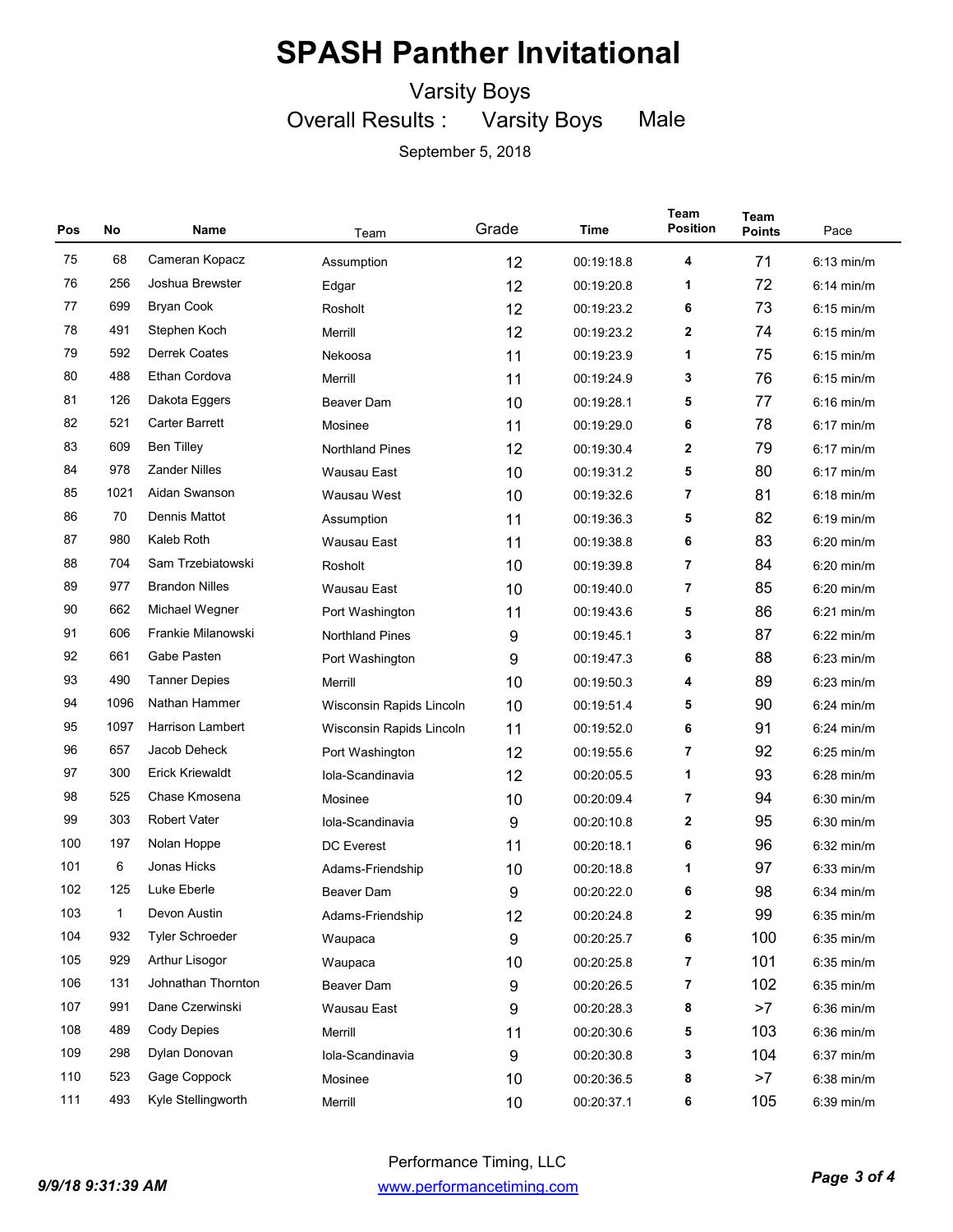Varsity Boys

Overall Results : Varsity Boys Male

| Pos | No             | Name                    | Team                        | Grade | Time       | Team<br><b>Position</b> | Team<br><b>Points</b> | Pace         |
|-----|----------------|-------------------------|-----------------------------|-------|------------|-------------------------|-----------------------|--------------|
| 112 | 260            | <b>Mitchel Paul</b>     | Edgar                       | 12    | 00:20:41.8 | $\boldsymbol{2}$        | 106                   | 6:40 min/m   |
| 113 | 628            | Ben Haemmerle           | Pacelli                     | 9     | 00:20:45.3 | $\boldsymbol{2}$        | 107                   | $6:41$ min/m |
| 114 | 1098           | Zach Schaeffer          | Wisconsin Rapids Lincoln    | 9     | 00:20:50.0 | 7                       | 108                   | $6:43$ min/m |
| 115 | 86             | lan Lang                | Auburndale                  | 11    | 00:20:52.3 | 2                       | $5$                   | $6:43$ min/m |
| 116 | 1092           | Damien Bennett          | Wisconsin Rapids Lincoln    | 10    | 00:21:01.8 | 8                       | >7                    | 6:47 min/m   |
| 117 | 32             | Noah Barz               | Amherst                     | 9     | 00:21:08.8 | $\mathbf{2}$            | 109                   | $6:49$ min/m |
| 118 | 595            | <b>Carson Parks</b>     | 10<br>00:21:12.3<br>Nekoosa |       | 2          | 110                     | $6:50$ min/m          |              |
| 119 | 626            | Sam Franz               | Pacelli                     | 11    | 00:21:13.5 | 3                       | 111                   | $6:50$ min/m |
| 120 | 198            | David Pickar            | <b>DC</b> Everest           | 12    | 00:21:19.6 | 7                       | 112                   | $6:52$ min/m |
| 121 | 697            | Cade Bowker             | Rosholt                     | 12    | 00:21:29.0 | 8                       | >7                    | $6:55$ min/m |
| 122 | 130            | Lucas Smith             | Beaver Dam                  | 12    | 00:21:35.8 | 8                       | >7                    | 6:58 min/m   |
| 123 | 261            | Cole Schilling          | Edgar                       | 10    | 00:21:37.3 | 3                       | 113                   | $6:58$ min/m |
| 124 | 603            | Cooper Cox              | <b>Northland Pines</b>      | 10    | 00:21:49.6 | 4                       | 114                   | $7:02$ min/m |
| 125 | 608            | Matt Szafranski         | <b>Northland Pines</b>      | 9     | 00:21:56.5 | 5                       | 115                   | $7:04$ min/m |
| 126 | 299            | Erik Grenlie            | Iola-Scandinavia            | 11    | 00:22:02.0 | 4                       | 116                   | $7:06$ min/m |
| 127 | 607            | Luciano Svetnicka       | <b>Northland Pines</b>      | 12    | 00:22:02.0 | 6                       | 117                   | $7:06$ min/m |
| 128 | 604            | Jack Hayes              | <b>Northland Pines</b>      | 9     | 00:22:38.8 | 7                       | 118                   | 7:18 min/m   |
| 129 | 627            | Sam Grywacz             | Pacelli                     | 10    | 00:22:40.6 | 4                       | 119                   | 7:18 min/m   |
| 130 | 594            | Max OÆConnor            | Nekoosa                     | 9     | 00:22:48.1 | 3                       | 120                   | $7:21$ min/m |
| 131 | 301            | <b>Brock Opperman</b>   | Iola-Scandinavia            | 9     | 00:23:18.6 | 5                       | 121                   | $7:31$ min/m |
| 132 | 33             | Dylan Kostuch           | Amherst                     | 12    | 00:23:20.2 | 3                       | 122                   | $7:31$ min/m |
| 133 | $\overline{2}$ | Paul Chapa              | Adams-Friendship            | 12    | 00:23:21.2 | 3                       | 123                   | $7:32$ min/m |
| 134 | 69             | Cale Kubisiak           | Assumption                  | 12    | 00:23:33.0 | 6                       | 124                   | $7:35$ min/m |
| 135 | 629            | Mitchell Jensen         | Pacelli                     | 11    | 00:23:38.3 | 5                       | 125                   | $7:37$ min/m |
| 136 | 630            | Jacob Zimmerman         | Pacelli                     | 10    | 00:23:41.1 | 6                       | 126                   | $7:38$ min/m |
| 137 | 302            | Erich Schmoldt          | Iola-Scandinavia            | 9     | 00:23:53.0 | 6                       | 127                   | $7:42$ min/m |
| 138 | 31             | <b>Tuvshin Anderson</b> | Amherst                     | 10    | 00:24:01.6 | 4                       | 128                   | $7:45$ min/m |
| 139 | 4              | Jed Goodwin             | Adams-Friendship            | 11    | 00:24:11.1 | 4                       | 129                   | 7:48 min/m   |
| 140 | 597            | Michael Wilson          | Nekoosa                     | 10    | 00:24:32.0 | 4                       | 130                   | $7:54$ min/m |
| 141 | 3              | Jarek Frank             | Adams-Friendship            | 10    | 00:25:02.7 | 5                       | 131                   | 8:04 min/m   |
| 142 | 34             | Ben Lee                 | Amherst                     | 9     | 00:25:31.3 | 5                       | 132                   | 8:13 min/m   |
| 143 | 5              | Austin Heitman          | Adams-Friendship            | 12    | 00:25:42.3 | 6                       | 133                   | 8:17 min/m   |
| 144 | 259            | Nathan Normington       | Edgar                       | 12    | 00:27:17.3 | 4                       | 134                   | 8:48 min/m   |
| 145 | 257            | Collin Gajewski         | Edgar                       | 9     | 00:28:46.0 | 5                       | 135                   | $9:16$ min/m |
| 146 | 596            | <b>Dustin Pavlicek</b>  | Nekoosa                     | 10    | 00:29:51.6 | 5                       | 136                   | 9:37 min/m   |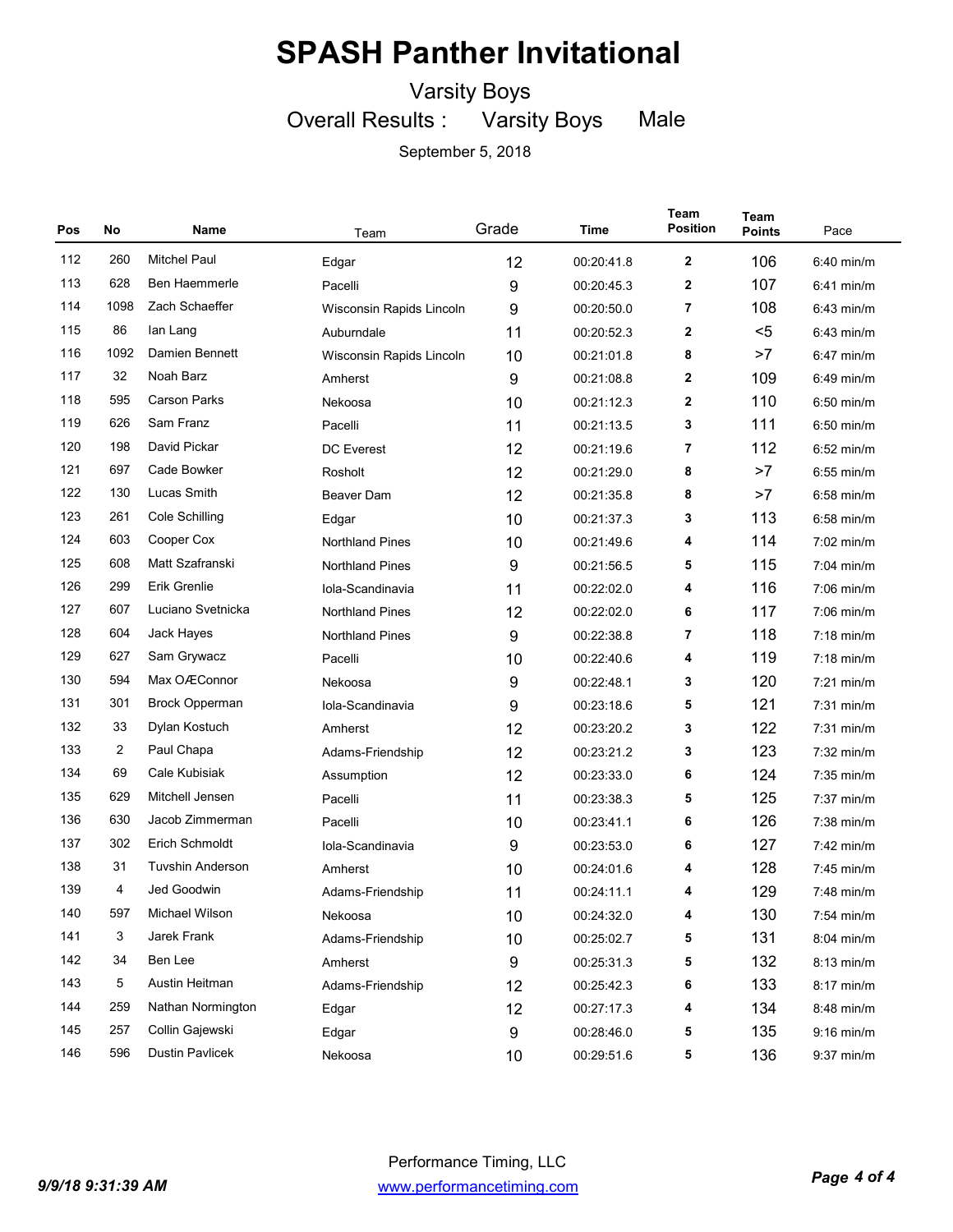#### **Team Results Varsity Boys**

|   | Team name: Stevens Point    |         | Team result: <b>50</b>   | Team Pos:1         |                    |
|---|-----------------------------|---------|--------------------------|--------------------|--------------------|
|   | <b>Team Pos Overall Pos</b> | Race No | <b>Name</b>              | <b>Finish Time</b> | <b>Team Points</b> |
|   |                             | 734     | Chad Franz               | 00:16:18           |                    |
|   | 8                           | 739     | Zach Scharbarth          | 00:16:48           | 8                  |
| 3 | 9                           | 740     | Alex Stroiny             | 00:16:49           | 9                  |
| 4 | 13                          | 737     | Jake Lepak               | 00:16:54           | 13                 |
| 5 | 18                          | 736     | Daniel Kiefer            | 00:17:16           | 18                 |
| 6 | 22                          | 738     | <b>Christian Manthey</b> | 00:17:30           | 22                 |
|   | 23                          | 788     | Tristan Sernau           | 00:17:31           | 23                 |
| 8 | 30                          | 733     | Eric Boettcher           | 00:17:49           | >7                 |

|   | Team name: Marshfield       |         |                  | Team result:104    | Team Pos:2         |
|---|-----------------------------|---------|------------------|--------------------|--------------------|
|   | <b>Team Pos Overall Pos</b> | Race No | <b>Name</b>      | <b>Finish Time</b> | <b>Team Points</b> |
|   | 4                           | 416     | Joseph McKee     | 00:16:31           | 4                  |
|   | 15                          | 417     | Joshua McKee     | 00:16:57           | 15                 |
| 3 | 20                          | 413     | Addison Hill     | 00:17:22           | 20                 |
| 4 | 33                          | 418     | Eli Swanson      | 00:17:56           | 32                 |
| 5 | 34                          | 411     | Carter Chojnacki | 00:17:58           | 33                 |
| 6 | 36                          | 414     | Henry Horneman   | 00:18:09           | 35                 |
|   | 43                          | 415     | Tanner Kanable   | 00:18:21           | 42                 |
| 8 | 61                          | 412     | Jacob Dick       | 00:18:55           | >7                 |

|   | Team name: Neenah           |         |                      | Team result:123    | Team Pos:3         |
|---|-----------------------------|---------|----------------------|--------------------|--------------------|
|   | <b>Team Pos Overall Pos</b> | Race No | <b>Name</b>          | <b>Finish Time</b> | <b>Team Points</b> |
|   |                             | 559     | Austin Henderson     | 00:16:43           |                    |
|   | 14                          | 557     | <b>Trenton Bauer</b> | 00:16:56           | 14                 |
| 3 | 32                          | 564     | Aaron Nussbaum       | 00:17:54           | 31                 |
| 4 | 35                          | 562     | Joey Murray          | 00:18:05           | 34                 |
| 5 | 38                          | 560     | Kaden Honzik         | 00:18:14           | 37                 |
| 6 | 50                          | 563     | Will Newsome         | 00:18:37           | 49                 |
|   | 53                          | 575     | Andrew Kaminski      | 00:18:39           | 51                 |
| 8 | 70                          | 581     | Josh Ryan            | 00:19:08           | >7                 |

|   | Team name: DC Everest       |         |                  | Team result:178    | Team Pos:4         |
|---|-----------------------------|---------|------------------|--------------------|--------------------|
|   | <b>Team Pos Overall Pos</b> | Race No | <b>Name</b>      | <b>Finish Time</b> | <b>Team Points</b> |
|   | 10                          | 200     | Isaiah Winowiski | 00:16:50           | 10                 |
|   | 19                          | 195     | Zach Brandenburg | 00:17:19           | 19                 |
| 3 | 48                          | 196     | Alex Falkowski   | 00:18:31           | 47                 |
| 4 | 49                          | 199     | Devin Stowell    | 00:18:32           | 48                 |
| 5 | 56                          | 193     | Lucas Allen      | 00:18:47           | 54                 |
| 6 | 100                         | 197     | Nolan Hoppe      | 00:20:19           | 96                 |
|   | 120                         | 198     | David Pickar     | 00:21:20           | 112                |

|   | Team name: <b>Rosholt</b>   |         |                      | Team result: <b>204</b> | Team Pos:5         |
|---|-----------------------------|---------|----------------------|-------------------------|--------------------|
|   | <b>Team Pos Overall Pos</b> | Race No | <b>Name</b>          | <b>Finish Time</b>      | <b>Team Points</b> |
|   |                             | 703     | Adam Rzentkowski     | 00:15:51                |                    |
|   | 29                          | 702     | Mathew Ross          | 00:17:47                | 29                 |
|   | 46                          | 701     | Zach Lepak           | 00:18:30                | 45                 |
| 4 | 67                          | 698     | <b>Isaiah Cherek</b> | 00:19:03                | 64                 |
| 5 | 68                          | 700     | Damian Dulak         | 00:19:05                | 65                 |
| 6 | 77                          | 699     | Bryan Cook           | 00:19:24                | 73                 |
|   | 88                          | 704     | Sam Trzebiatowski    | 00:19:40                | 84                 |
| 8 | 121                         | 697     | Cade Bowker          | 00:21:30                | >7                 |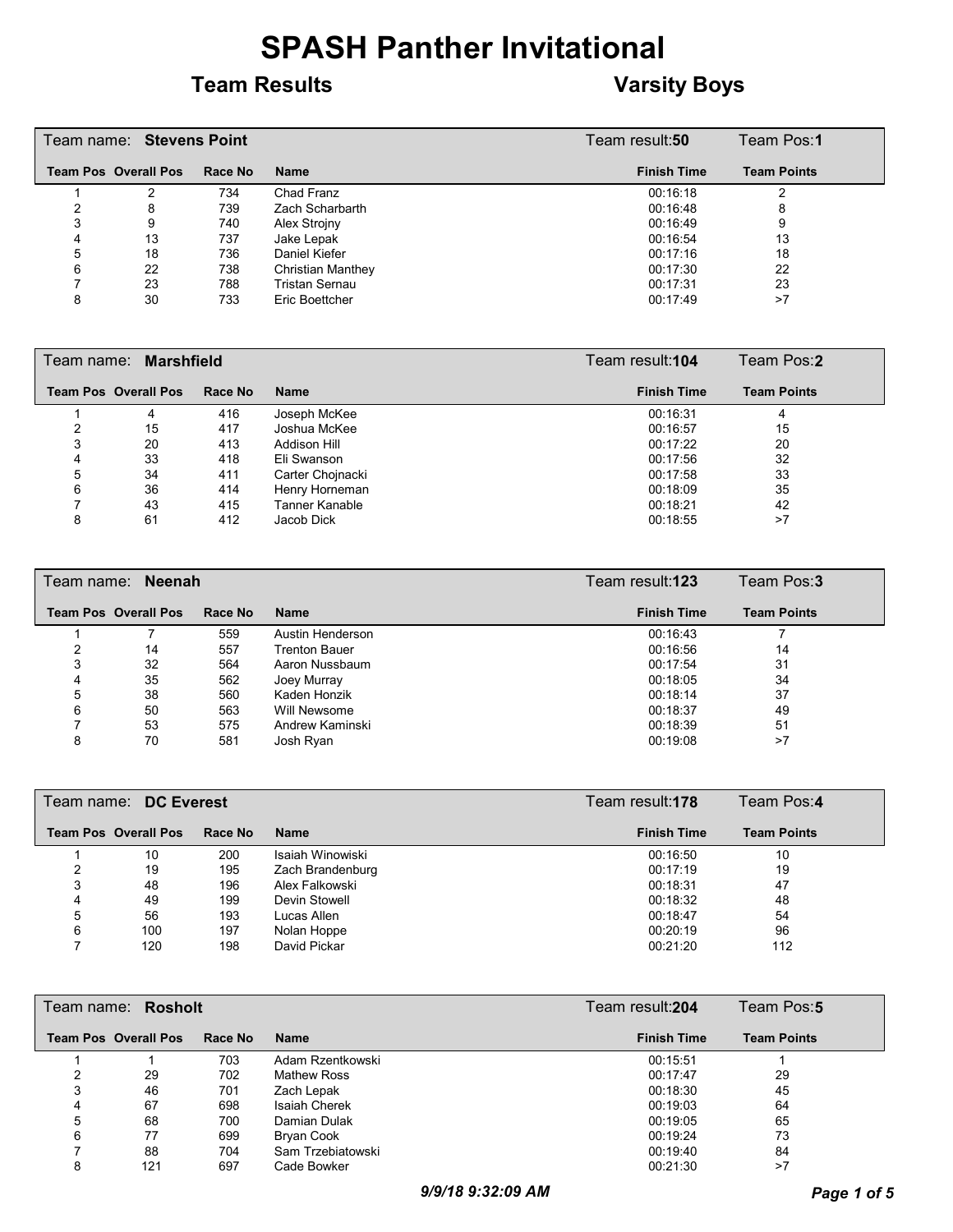#### **Team Pos Overall Pos Race No Name Finish Time**

**Team Points**

|   | Team name: Mosinee          |         |                         | Team result: <b>205</b> | Team Pos:6         |
|---|-----------------------------|---------|-------------------------|-------------------------|--------------------|
|   | <b>Team Pos Overall Pos</b> | Race No | <b>Name</b>             | <b>Finish Time</b>      | <b>Team Points</b> |
|   | 25                          | 526     | Eric Kordus             | 00:17:42                | 25                 |
|   | 39                          | 522     | Grayson Barrett         | 00:18:14                | 38                 |
| 3 | 44                          | 528     | <b>Cooper Szekeress</b> | 00:18:24                | 43                 |
| 4 | 47                          | 527     | Alex Olund              | 00:18:31                | 46                 |
| 5 | 55                          | 524     | Logan Cychosz           | 00:18:45                | 53                 |
| 6 | 82                          | 521     | Carter Barrett          | 00:19:30                | 78                 |
|   | 98                          | 525     | Chase Kmosena           | 00:20:10                | 94                 |
|   | 110                         | 523     | Gage Coppock            | 00:20:37                | >7                 |

|   | Team name: <b>Assumption</b> |         |                | Team result: <b>208</b> | Team Pos:7         |
|---|------------------------------|---------|----------------|-------------------------|--------------------|
|   | <b>Team Pos Overall Pos</b>  | Race No | <b>Name</b>    | <b>Finish Time</b>      | <b>Team Points</b> |
|   | 5                            | 66      | Garrett Dolan  | 00:16:33                | 5                  |
|   | 6                            | 67      | Sean Dolan     | 00:16:42                | 6                  |
| 3 | 45                           | 71      | Nicholas Smits | 00:18:27                | 44                 |
| 4 | 75                           | 68      | Cameran Kopacz | 00:19:19                | 71                 |
| 5 | 86                           | 70      | Dennis Mattot  | 00:19:37                | 82                 |
| 6 | 134                          | 69      | Cale Kubisiak  | 00:23:34                | 124                |

|   | Team name: Wisconsin Rapids Lincoln |         |                         |                    | Team Pos:8         |
|---|-------------------------------------|---------|-------------------------|--------------------|--------------------|
|   | <b>Team Pos Overall Pos</b>         | Race No | <b>Name</b>             | <b>Finish Time</b> | <b>Team Points</b> |
|   | 26                                  | 1094    | Sam Forstner            | 00:17:43           | 26                 |
| 2 | 28                                  | 1093    | Noah Dalege             | 00:17:46           | 28                 |
| 3 | 31                                  | 1099    | Harrison Sullivan       | 00:17:54           | 30                 |
| 4 | 57                                  | 1095    | Mitchell Hammer         | 00:18:48           | 55                 |
| 5 | 94                                  | 1096    | Nathan Hammer           | 00:19:52           | 90                 |
| 6 | 95                                  | 1097    | <b>Harrison Lambert</b> | 00:19:53           | 91                 |
|   | 114                                 | 1098    | Zach Schaeffer          | 00:20:51           | 108                |
| 8 | 116                                 | 1092    | Damien Bennett          | 00:21:02           | >7                 |

|   | Waupaca<br>Team name: _     |         |                        |  | Team result:231    | Team Pos:9         |
|---|-----------------------------|---------|------------------------|--|--------------------|--------------------|
|   | <b>Team Pos Overall Pos</b> | Race No | <b>Name</b>            |  | <b>Finish Time</b> | <b>Team Points</b> |
|   | 24                          | 933     | Forrest Ziebell        |  | 00:17:33           | 24                 |
|   | 37                          | 928     | Abram Jackson          |  | 00:18:10           | 36                 |
|   | 54                          | 930     | Colby Nimmer           |  | 00:18:40           | 52                 |
| 4 | 60                          | 934     | Sawyer Ziebell         |  | 00:18:53           | 58                 |
| 5 | 64                          | 931     | <b>Tyler Rogney</b>    |  | 00:19:00           | 61                 |
| 6 | 104                         | 932     | <b>Tyler Schroeder</b> |  | 00:20:26           | 100                |
|   | 105                         | 929     | Arthur Lisogor         |  | 00:20:26           | 101                |

|   | Team name: <b>Wausau West</b> |         |                 | Team result: <b>232</b> | Team Pos:10        |
|---|-------------------------------|---------|-----------------|-------------------------|--------------------|
|   | <b>Team Pos Overall Pos</b>   | Race No | <b>Name</b>     | <b>Finish Time</b>      | <b>Team Points</b> |
|   | 3                             | 1018    | Ryan Hartman    | 00:16:31                | 3                  |
| ົ | 51                            | 1016    | Dayne Hagedorn  | 00:18:38                | 50                 |
| 3 | 58                            | 1015    | Derek Danielson | 00:18:52                | 56                 |
|   | 63                            | 1017    | Nathan Hartman  | 00:18:59                | 60                 |
| 5 | 66                            | 1020    | Eric Ottosen    | 00:19:02                | 63                 |
| 6 | 74                            | 1019    | lan MacKay      | 00:19:19                | 70                 |
|   | 85                            | 1021    | Aidan Swanson   | 00:19:33                | 81                 |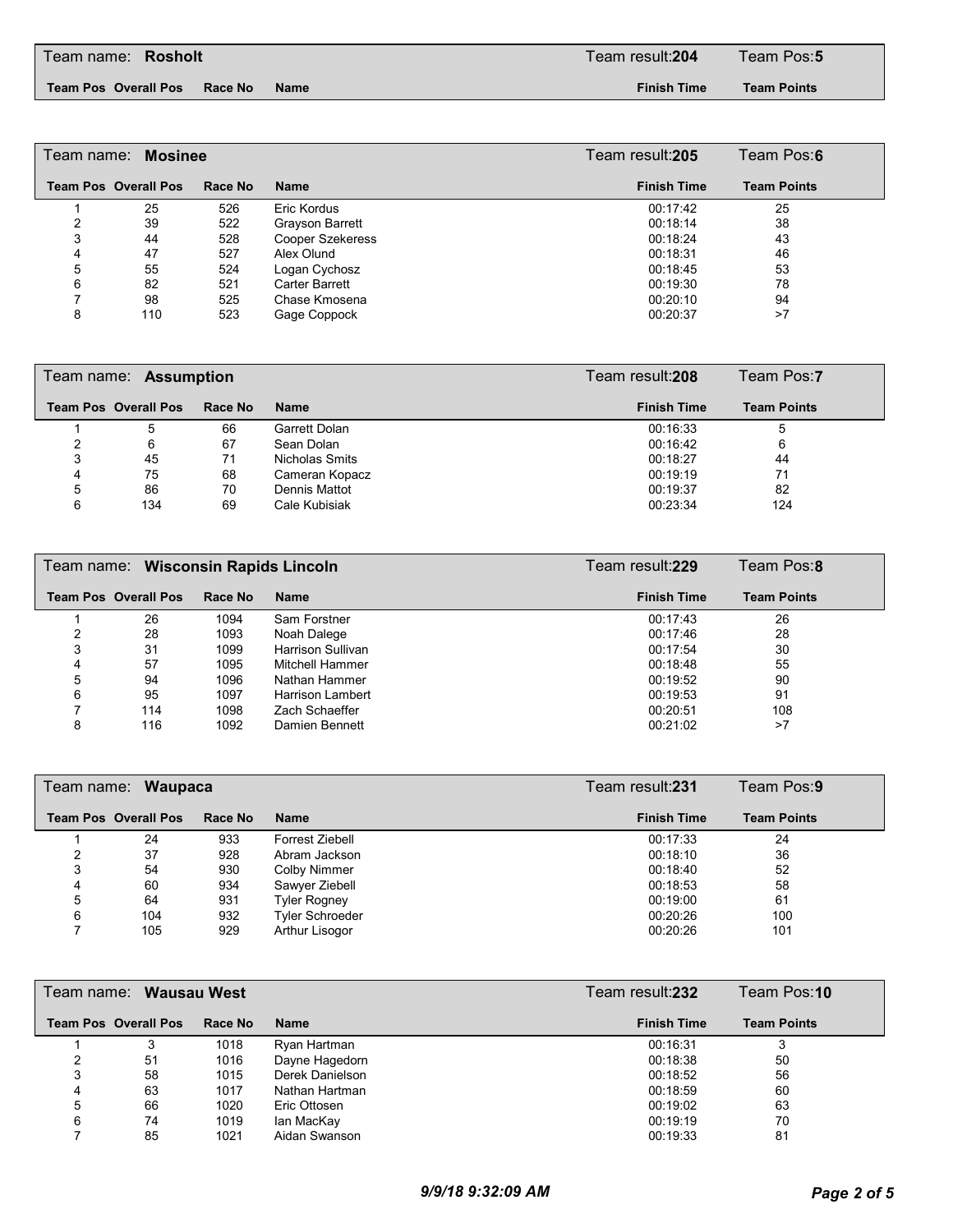**Team Pos Overall Pos Race No Name Finish Time**

**Team Points**

|   | Team name: Port Washington  |         | Team result:236     | Team Pos:11        |                    |
|---|-----------------------------|---------|---------------------|--------------------|--------------------|
|   | <b>Team Pos Overall Pos</b> | Race No | <b>Name</b>         | <b>Finish Time</b> | <b>Team Points</b> |
|   | 17                          | 659     | <b>Brett Grisar</b> | 00:17:13           | 17                 |
|   | 27                          | 658     | Zach Gephart        | 00:17:43           | 27                 |
| 3 | 40                          | 660     | Ben Pasten          | 00:18:15           | 39                 |
| 4 | 71                          | 656     | Joe Burke           | 00:19:12           | 67                 |
| 5 | 90                          | 662     | Michael Wegner      | 00:19:44           | 86                 |
| 6 | 92                          | 661     | Gabe Pasten         | 00:19:48           | 88                 |
|   | 96                          | 657     | Jacob Deheck        | 00:19:56           | 92                 |

|   | Team name: Beaver Dam |         |                    | Team result: <b>237</b> |                    | Team Pos:12        |
|---|-----------------------|---------|--------------------|-------------------------|--------------------|--------------------|
|   | Team Pos Overall Pos  | Race No | <b>Name</b>        |                         | <b>Finish Time</b> | <b>Team Points</b> |
|   | 11                    | 124     | Gavin Czarnecki    |                         | 00:16:50           | 11                 |
| າ | 12                    | 127     | Cade Ferron        |                         | 00:16:53           | 12                 |
| 3 | 72                    | 129     | Marshall Kuhl      |                         | 00:19:14           | 68                 |
| 4 | 73                    | 128     | Peter Kremsreiter  |                         | 00:19:14           | 69                 |
| 5 | 81                    | 126     | Dakota Eggers      |                         | 00:19:29           | 77                 |
| 6 | 102                   | 125     | Luke Eberle        |                         | 00:20:23           | 98                 |
|   | 106                   | 131     | Johnathan Thornton |                         | 00:20:27           | 102                |
| 8 | 122                   | 130     | Lucas Smith        |                         | 00:21:36           | >7                 |

|   | Team name: Wausau East      |         | Team result: <b>307</b> | Team Pos:13        |                    |  |
|---|-----------------------------|---------|-------------------------|--------------------|--------------------|--|
|   | <b>Team Pos Overall Pos</b> | Race No | <b>Name</b>             | <b>Finish Time</b> | <b>Team Points</b> |  |
|   | 41                          | 976     | Josh Lopez              | 00:18:20           | 40                 |  |
|   | 62                          | 975     | JT Gorski               | 00:18:59           | 59                 |  |
| 3 | 65                          | 973     | <b>Anders Aspenes</b>   | 00:19:01           | 62                 |  |
| 4 | 69                          | 979     | Jacob Olson             | 00:19:06           | 66                 |  |
| 5 | 84                          | 978     | <b>Zander Nilles</b>    | 00:19:32           | 80                 |  |
| 6 | 87                          | 980     | Kaleb Roth              | 00:19:39           | 83                 |  |
|   | 89                          | 977     | <b>Brandon Nilles</b>   | 00:19:41           | 85                 |  |
| 8 | 107                         | 991     | Dane Czerwinski         | 00:20:29           | >7                 |  |

|   | Team name: <b>Merrill</b>   |                | Team result:363      | Team Pos:14        |                    |
|---|-----------------------------|----------------|----------------------|--------------------|--------------------|
|   | <b>Team Pos Overall Pos</b> | <b>Race No</b> | <b>Name</b>          | <b>Finish Time</b> | <b>Team Points</b> |
|   | 21                          | 492            | Dominic Laufenberg   | 00:17:24           | 21                 |
|   | 78                          | 491            | Stephen Koch         | 00:19:24           | 74                 |
| 3 | 80                          | 488            | Ethan Cordova        | 00:19:25           | 76                 |
| 4 | 93                          | 490            | <b>Tanner Depies</b> | 00:19:51           | 89                 |
| 5 | 108                         | 489            | Cody Depies          | 00:20:31           | 103                |
| 6 | 111                         | 493            | Kyle Stellingworth   | 00:20:38           | 105                |

|   | Team name: Northland Pines  |         |                    | Team result: <b>436</b> | Team Pos:15        |
|---|-----------------------------|---------|--------------------|-------------------------|--------------------|
|   | <b>Team Pos Overall Pos</b> | Race No | <b>Name</b>        | <b>Finish Time</b>      | <b>Team Points</b> |
|   | 42                          | 605     | Max Lurvey         | 00:18:21                | 41                 |
|   | 83                          | 609     | Ben Tilley         | 00:19:31                | 79                 |
| 3 | 91                          | 606     | Frankie Milanowski | 00:19:46                | 87                 |
| 4 | 124                         | 603     | Cooper Cox         | 00:21:50                | 114                |
| 5 | 125                         | 608     | Matt Szafranski    | 00:21:57                | 115                |
| 6 | 127                         | 607     | Luciano Svetnicka  | 00:22:03                | 117                |
|   | 128                         | 604     | Jack Hayes         | 00:22:39                | 118                |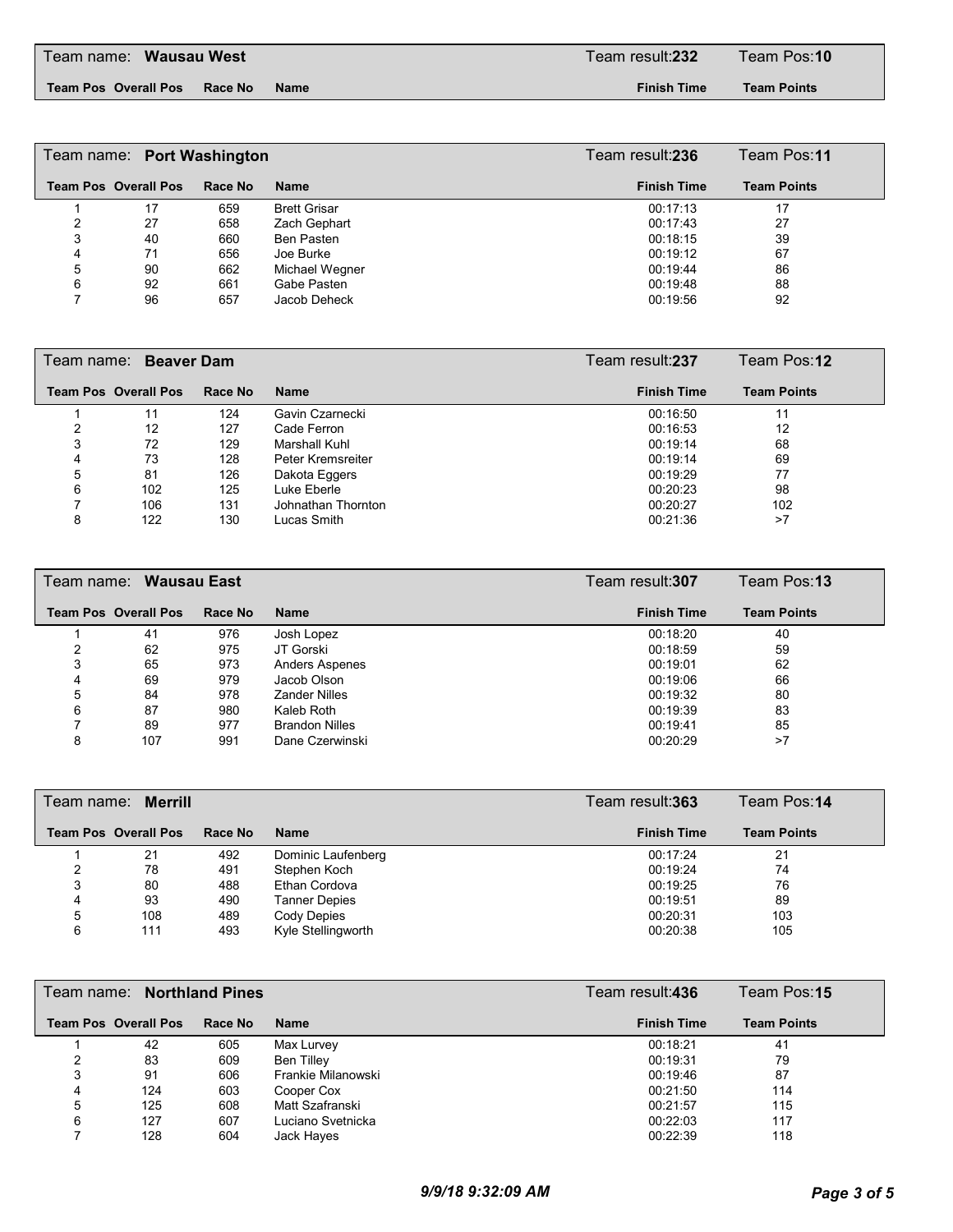Team name: Team result:**436** Team Pos:**15 Northland Pines**

**Team Pos Overall Pos Race No Name Finish Time**

**Team Points**

|   | Team name: <b>Amherst</b>   |         |                         | Team result:507    | Team Pos:16        |
|---|-----------------------------|---------|-------------------------|--------------------|--------------------|
|   | <b>Team Pos Overall Pos</b> | Race No | <b>Name</b>             | <b>Finish Time</b> | <b>Team Points</b> |
|   | 16                          | 35      | Adam Wise               | 00:17:11           | 16                 |
| 2 | 117                         | 32      | Noah Barz               | 00:21:09           | 109                |
| 3 | 132                         | 33      | Dylan Kostuch           | 00:23:21           | 122                |
| 4 | 138                         | 31      | <b>Tuvshin Anderson</b> | 00:24:02           | 128                |
| 5 | 142                         | 34      | Ben Lee                 | 00:25:32           | 132                |

|   | Team name: Pacelli          |         |                 | Team result: <b>519</b> | Team Pos:17        |
|---|-----------------------------|---------|-----------------|-------------------------|--------------------|
|   | <b>Team Pos Overall Pos</b> | Race No | <b>Name</b>     | <b>Finish Time</b>      | <b>Team Points</b> |
|   | 59                          | 625     | Trevor Frane    | 00:18:52                | 57                 |
| 2 | 113                         | 628     | Ben Haemmerle   | 00:20:46                | 107                |
| 3 | 119                         | 626     | Sam Franz       | 00:21:14                | 111                |
| 4 | 129                         | 627     | Sam Grywacz     | 00:22:41                | 119                |
| 5 | 135                         | 629     | Mitchell Jensen | 00:23:39                | 125                |
| 6 | 136                         | 630     | Jacob Zimmerman | 00:23:42                | 126                |

|   | Team name: <b>Iola-Scandinavia</b> |         |                        | Team result: <b>529</b> | Team Pos:18        |
|---|------------------------------------|---------|------------------------|-------------------------|--------------------|
|   | <b>Team Pos Overall Pos</b>        | Race No | <b>Name</b>            | <b>Finish Time</b>      | <b>Team Points</b> |
|   | 97                                 | 300     | <b>Erick Kriewaldt</b> | 00:20:06                | 93                 |
|   | 99                                 | 303     | <b>Robert Vater</b>    | 00:20:11                | 95                 |
| 3 | 109                                | 298     | Dylan Donovan          | 00:20:31                | 104                |
| 4 | 126                                | 299     | Erik Grenlie           | 00:22:03                | 116                |
| 5 | 131                                | 301     | <b>Brock Opperman</b>  | 00:23:19                | 121                |
| 6 | 137                                | 302     | Erich Schmoldt         | 00:23:54                | 127                |

|   | Team name: Edgar            |         |                   | Team result: <b>560</b> | Team Pos:19        |
|---|-----------------------------|---------|-------------------|-------------------------|--------------------|
|   | <b>Team Pos Overall Pos</b> | Race No | <b>Name</b>       | <b>Finish Time</b>      | <b>Team Points</b> |
|   | 76                          | 256     | Joshua Brewster   | 00:19:21                | 72                 |
|   | 112                         | 260     | Mitchel Paul      | 00:20:42                | 106                |
| 3 | 123                         | 261     | Cole Schilling    | 00:21:38                | 113                |
| 4 | 144                         | 259     | Nathan Normington | 00:27:18                | 134                |
| 5 | 145                         | 257     | Collin Gajewski   | 00:28:47                | 135                |

| Team name: <b>Nekoosa</b> |                             |         |                        | Team result: <b>571</b> | Team Pos:20        |
|---------------------------|-----------------------------|---------|------------------------|-------------------------|--------------------|
|                           | <b>Team Pos Overall Pos</b> | Race No | <b>Name</b>            | <b>Finish Time</b>      | <b>Team Points</b> |
|                           | 79                          | 592     | Derrek Coates          | 00:19:24                | 75                 |
|                           | 118                         | 595     | <b>Carson Parks</b>    | 00:21:13                | 110                |
| 3                         | 130                         | 594     | Max OÆConnor           | 00:22:49                | 120                |
| 4                         | 140                         | 597     | Michael Wilson         | 00:24:33                | 130                |
| 5                         | 146                         | 596     | <b>Dustin Pavlicek</b> | 00:29:52                | 136                |

| Team name: Adams-Friendship /                  | ⊺Team result: <b>579</b> | Team Pos: <b>21</b> |
|------------------------------------------------|--------------------------|---------------------|
| <b>Team Pos Overall Pos</b><br>Race No<br>Name | <b>Finish Time</b>       | <b>Team Points</b>  |